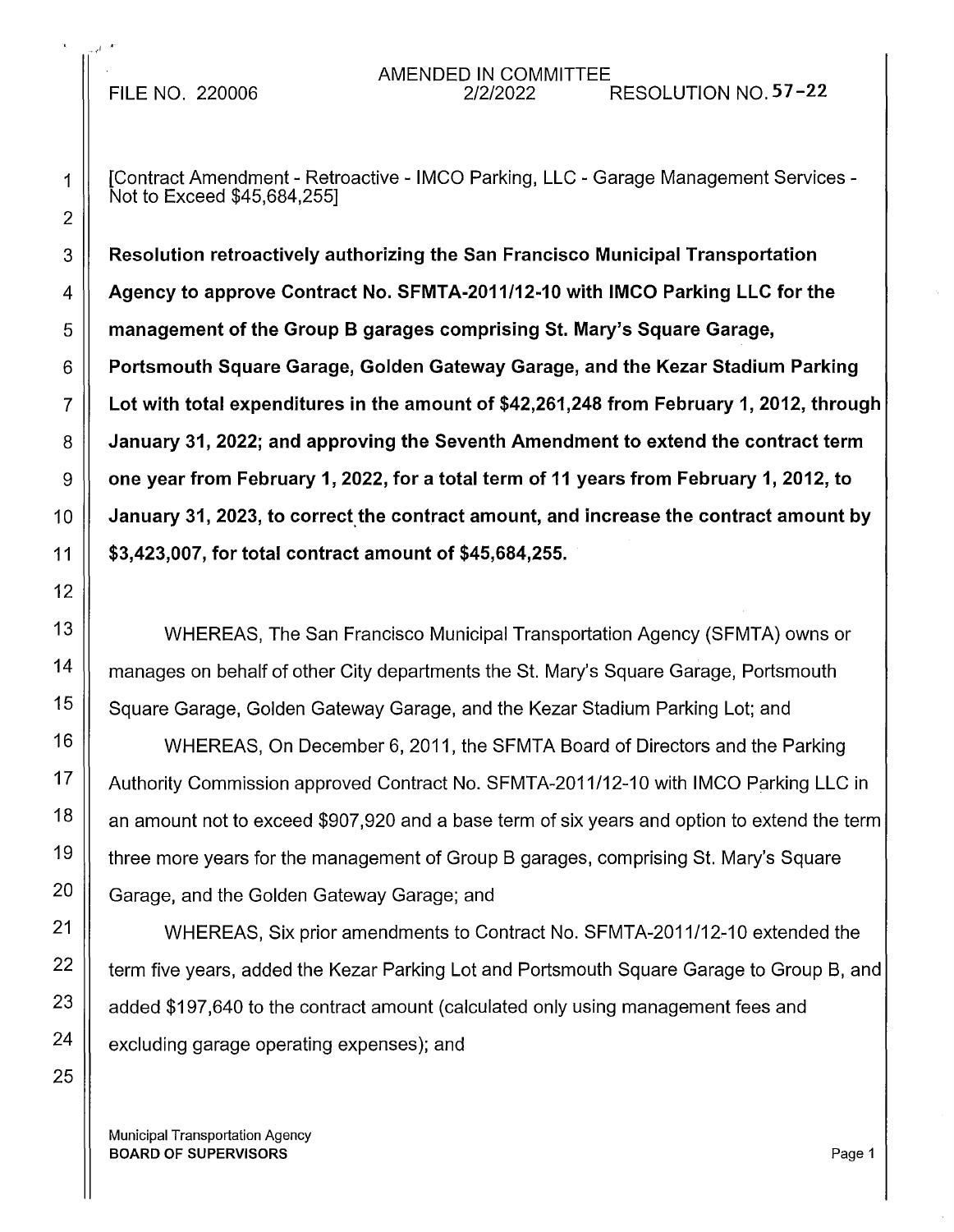1 WHEREAS, Due to apparent staff error, for purposes of determining the application of 2  $\parallel$  Charter section 9.118(b), the contract amount was previously calculated only using the 3 | management fees paid to the contractor, and staff have subsequently determined that total 4 | expenditures incurred under the contract should be included in the contract amount; and

5 WHEREAS, The total expenditures under this contract (that were previously excluded 6 from calculation of the contract amount) through January 31, 2022, are \$42,261,248, and total 7 anticipated expenditures are \$3,423,007, for a total contract amount not to exceed  $8 \parallel$  \$45,684,255; and

9 WHEREAS, The proposed Seventh Amendment to No. SFMTA-2011/12-10 will extend 10 **the term one more year and add \$3,423,007 to the contract amount for a total term of 11** 11 years and a contract amount of \$45,684,255; and

12 ||<br>
WHEREAS, The proposed term extension will provide SFMTA staff additional time to 13 issue an RFP and complete a competitive process to select garage management firms for 14  $\parallel$  new contracts, which has been delayed but will be completed within the next twelve months; 15  $\parallel$  and

16 WHEREAS, SFMTA staff had planned to issue a Request for Proposals (RFP) in the 17 Summer of 2021 seeking proposals that would result in new parking operator contracts that 18 would have had terms beginning on February 1, 2022, but staff has since determined that 19 issuing the RFP and awarding contracts will take more time than previously anticipated, and 20  $\parallel$  that a one-year extension of the existing contract is needed; now, therefore, be it

21 RESOLVED, That the Board of Supervisors retroactively approves Contract No. 22 | SFMTA-2011/12-10 with IMCO Parking LLC for the management of the Group B garages 23 | (comprising the St. Mary's Square Garage and Golden Gateway Garage) for a term of ten 24  $\parallel$  years and a contract amount of \$42,261,248; and be it

Municipal Transportation Agency BOARD OF SUPERVISORS Page 2

.,1 .•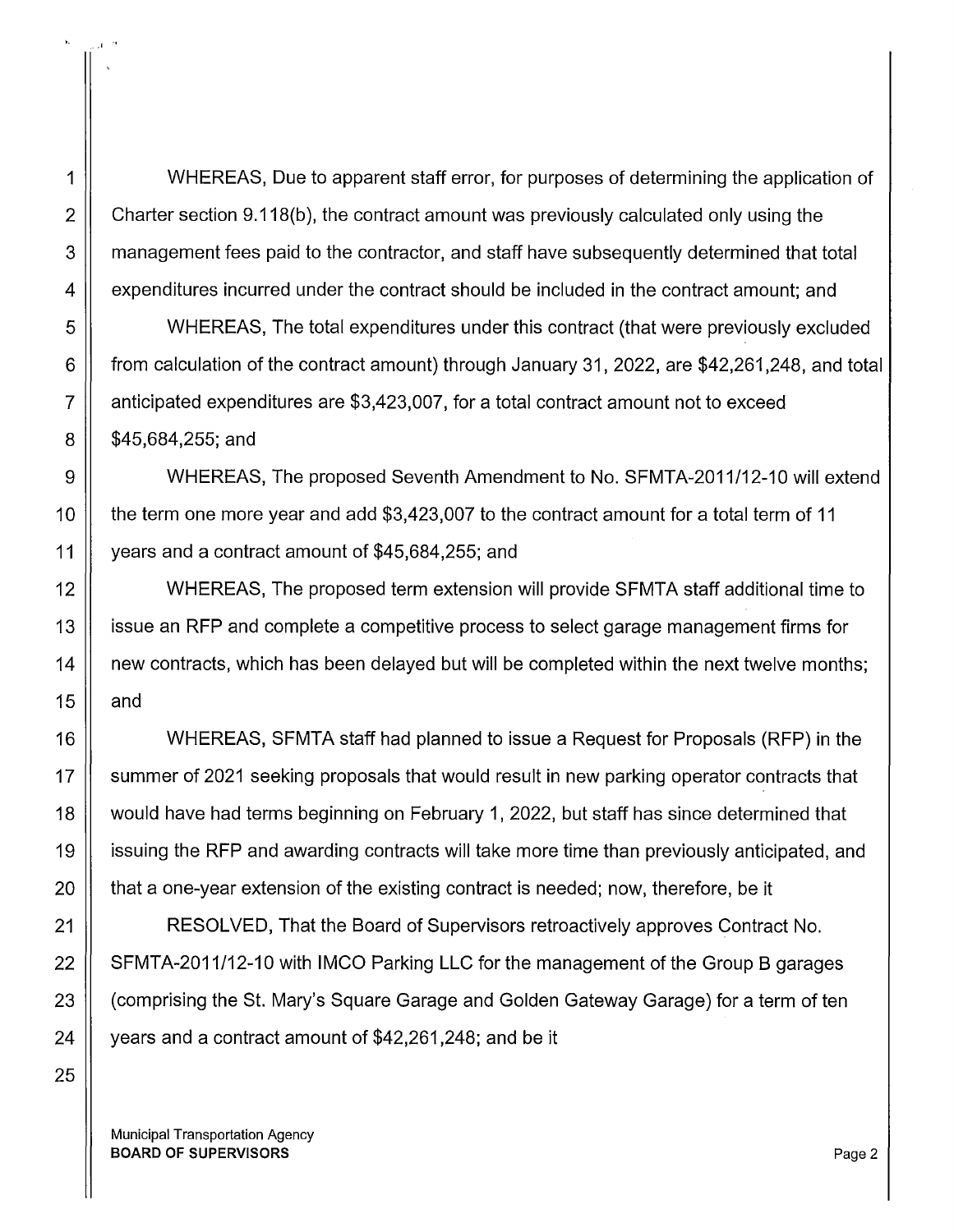1 | FURTHER RESOLVED, That the Bord of Supervisors approves the SFMTA's Seventh 2 | Amendment to Contract No. SFMTA-2011/12-10 with IMCO Parking LLC to extend the 3 | contract term one year retroactively to January 31, 2023, for a total term of 11 years, and to 4 increase the contract amount by \$3,423,007, to a total contract amount of \$45,684,255 for the 5 | management of the Group B garages comprising St. Mary's Square Garage, Portsmouth 6 Square Garage, Golden Gateway Garage, and the Kezar Stadium Parking Lot; a copy of the 7 | Agreement is on file with the Clerk of the Board of Supervisors in File No. 220006; and, be it

8 | FURTHER RESOLVED, That within 30 days of the Agreement being fully executed by 9 | the parties the SFMTA shall provide it to the Clerk of the Board for inclusion in the official file.

Municipal Transportation Agency BOARD OF SUPERVISORS Page 3